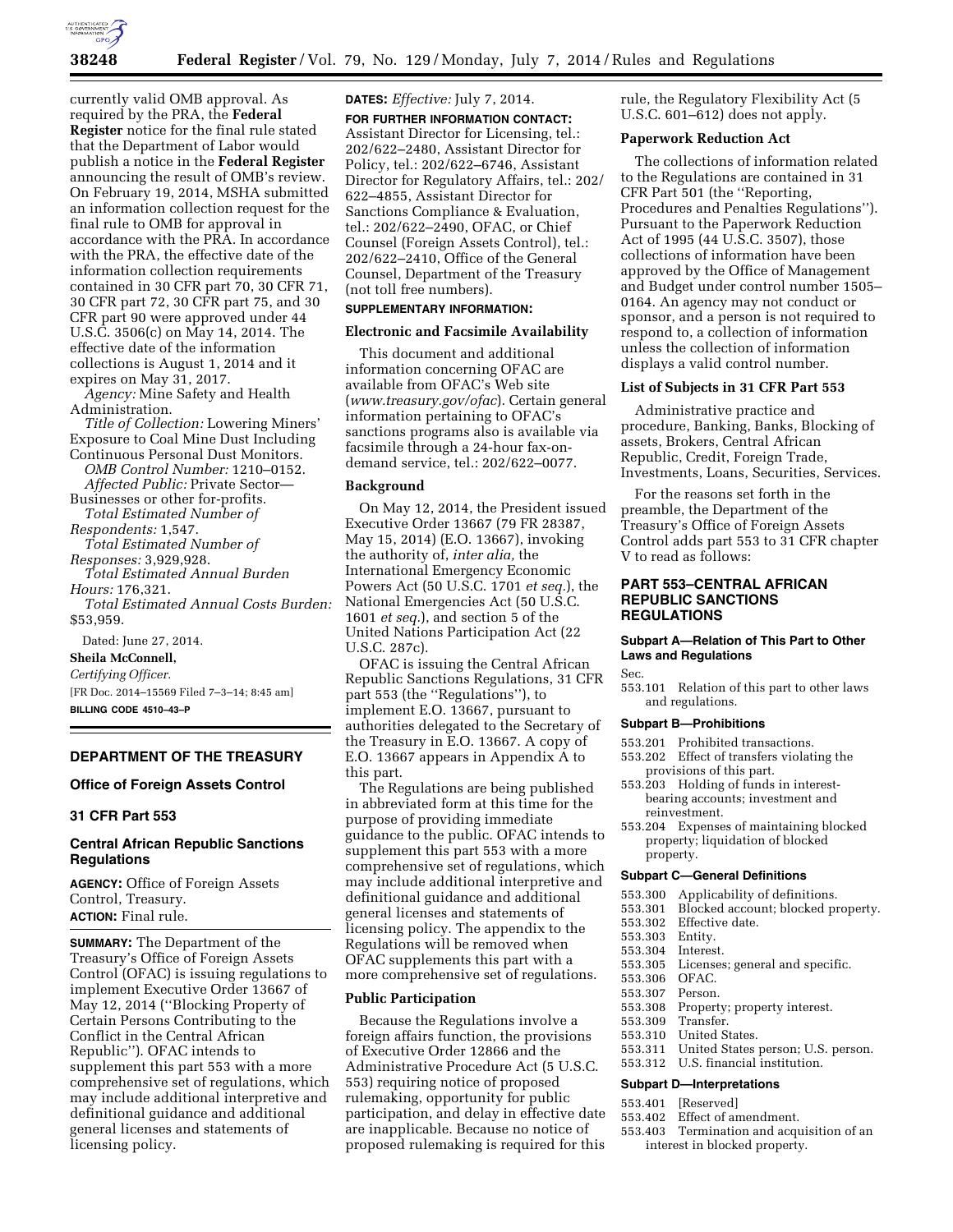- 553.404 Transactions ordinarily incident to a licensed transaction.
- 553.405 Setoffs prohibited.
- 553.406 Entities owned by a person whose property and interests in property are blocked.

## **Subpart E—Licenses, Authorizations, and Statements of Licensing Policy**

- 553.501 General and specific licensing procedures.<br>553.502 [Reser
- 553.502 [Reserved] Exclusion from licenses.
- 553.504 Payments and transfers to blocked
- accounts in U.S. financial institutions. 553.505 Entries in certain accounts for
- normal service charges authorized.
- 553.506 Provision of certain legal services authorized.
- 553.507 Payments for legal services from funds originating outside the United States authorized.
- 553.508 Authorization of emergency medical services.

### **Subpart F—[Reserved]**

# **Subpart G—[Reserved]**

### **Subpart H—Procedures**

## 553.801 [Reserved]

553.802 Delegation by the Secretary of the Treasury.

#### **Subpart I—Paperwork Reduction Act**

553.901 Paperwork Reduction Act notice.

## **Appendix A to Part 553—Executive Order 13667**

**Authority:** 3 U.S.C. 301; 31 U.S.C. 321(b); 50 U.S.C. 1601–1651, 1701–1706; 22 U.S.C. 287c; Pub. L. 101–410, 104 Stat. 890 (28 U.S.C. 2461 note); Pub. L. 110–96, 121 Stat. 1011 (50 U.S.C. 1705 note); E.O. 13667, 79 FR 28387, May 15, 2014.

## **Subpart A—Relation of This Part to Other Laws and Regulations**

## **§ 553.101 Relation of this part to other laws and regulations.**

This part is separate from, and independent of, the other parts of this chapter, with the exception of part 501 of this chapter, the recordkeeping and reporting requirements and license application and other procedures of which apply to this part. Actions taken pursuant to part 501 of this chapter with respect to the prohibitions contained in this part are considered actions taken pursuant to this part. Differing foreign policy and national security circumstances may result in differing interpretations of similar language among the parts of this chapter. No license or authorization contained in or issued pursuant to those other parts authorizes any transaction prohibited by this part. No license or authorization contained in or issued pursuant to any other provision of law or regulation authorizes any transaction prohibited by this part. No license or authorization

contained in or issued pursuant to this part relieves the involved parties from complying with any other applicable laws or regulations.

**Note to § 553.101:** This part has been published in abbreviated form for the purpose of providing immediate guidance to the public. OFAC intends to supplement this part with a more comprehensive set of regulations, which may include additional interpretive and definitional guidance and additional general licenses and statements of licensing policy.

### **Subpart B—Prohibitions**

## **§ 553.201 Prohibited transactions.**

All transactions prohibited pursuant to Executive Order 13667 of May 12, 2014, are also prohibited pursuant to this part.

**Note 1 to § 553.201:** The names of persons designated pursuant to Executive Order 13667, whose property and interests in property therefore are blocked pursuant to this section, are published in the **Federal Register** and incorporated into OFAC's Specially Designated Nationals and Blocked Persons List (SDN List) with the identifier ''[CAR].'' The SDN List is accessible through the following page on OFAC's Web site: *[www.treasury.gov/sdn.](http://www.treasury.gov/sdn)* Additional information pertaining to the SDN List can be found in Appendix A to this chapter. *See*  § 553.406 concerning entities that may not be listed on the SDN List but whose property and interests in property are nevertheless blocked pursuant to this section.

**Note 2 to § 553.201:** The International Emergency Economic Powers Act (50 U.S.C. 1701–1706), in Section 203 (50 U.S.C. 1702), authorizes the blocking of property and interests in property of a person during the pendency of an investigation. The names of persons whose property and interests in property are blocked pending investigation pursuant to this section also are published in the **Federal Register** and incorporated into the SDN List with the identifier ''[BPI– CAR].''

**Note 3 to § 553.201:** Sections 501.806 and 501.807 of this chapter describe the procedures to be followed by persons seeking, respectively, the unblocking of funds that they believe were blocked due to mistaken identity, or administrative reconsideration of their status as persons whose property and interests in property are blocked pursuant to this section.

#### **§ 553.202 Effect of transfers violating the provisions of this part.**

(a) Any transfer after the effective date that is in violation of any provision of this part or of any regulation, order, directive, ruling, instruction, or license issued pursuant to this part, and that involves any property or interest in property blocked pursuant to § 553.201, is null and void and shall not be the

basis for the assertion or recognition of any interest in or right, remedy, power, or privilege with respect to such property or property interests.

(b) No transfer before the effective date shall be the basis for the assertion or recognition of any right, remedy, power, or privilege with respect to, or any interest in, any property or interest in property blocked pursuant to § 553.201, unless the person who holds or maintains such property, prior to that date, had written notice of the transfer or by any written evidence had recognized such transfer.

(c) Unless otherwise provided, a license or other authorization issued by OFAC before, during, or after a transfer shall validate such transfer or make it enforceable to the same extent that it would be valid or enforceable but for the provisions of this part and any regulation, order, directive, ruling, instruction, or license issued pursuant to this part.

(d) Transfers of property that otherwise would be null and void or unenforceable by virtue of the provisions of this section shall not be deemed to be null and void or unenforceable as to any person with whom such property is or was held or maintained (and as to such person only) in cases in which such person is able to establish to the satisfaction of OFAC each of the following:

(1) Such transfer did not represent a willful violation of the provisions of this part by the person with whom such property is or was held or maintained (and as to such person only);

(2) The person with whom such property is or was held or maintained did not have reasonable cause to know or suspect, in view of all the facts and circumstances known or available to such person, that such transfer required a license or authorization issued pursuant to this part and was not so licensed or authorized, or, if a license or authorization did purport to cover the transfer, that such license or authorization had been obtained by misrepresentation of a third party or withholding of material facts or was otherwise fraudulently obtained; and

(3) The person with whom such property is or was held or maintained filed with OFAC a report setting forth in full the circumstances relating to such transfer promptly upon discovery that:

(i) Such transfer was in violation of the provisions of this part or any regulation, ruling, instruction, license, or other directive or authorization issued pursuant to this part;

(ii) Such transfer was not licensed or authorized by OFAC; or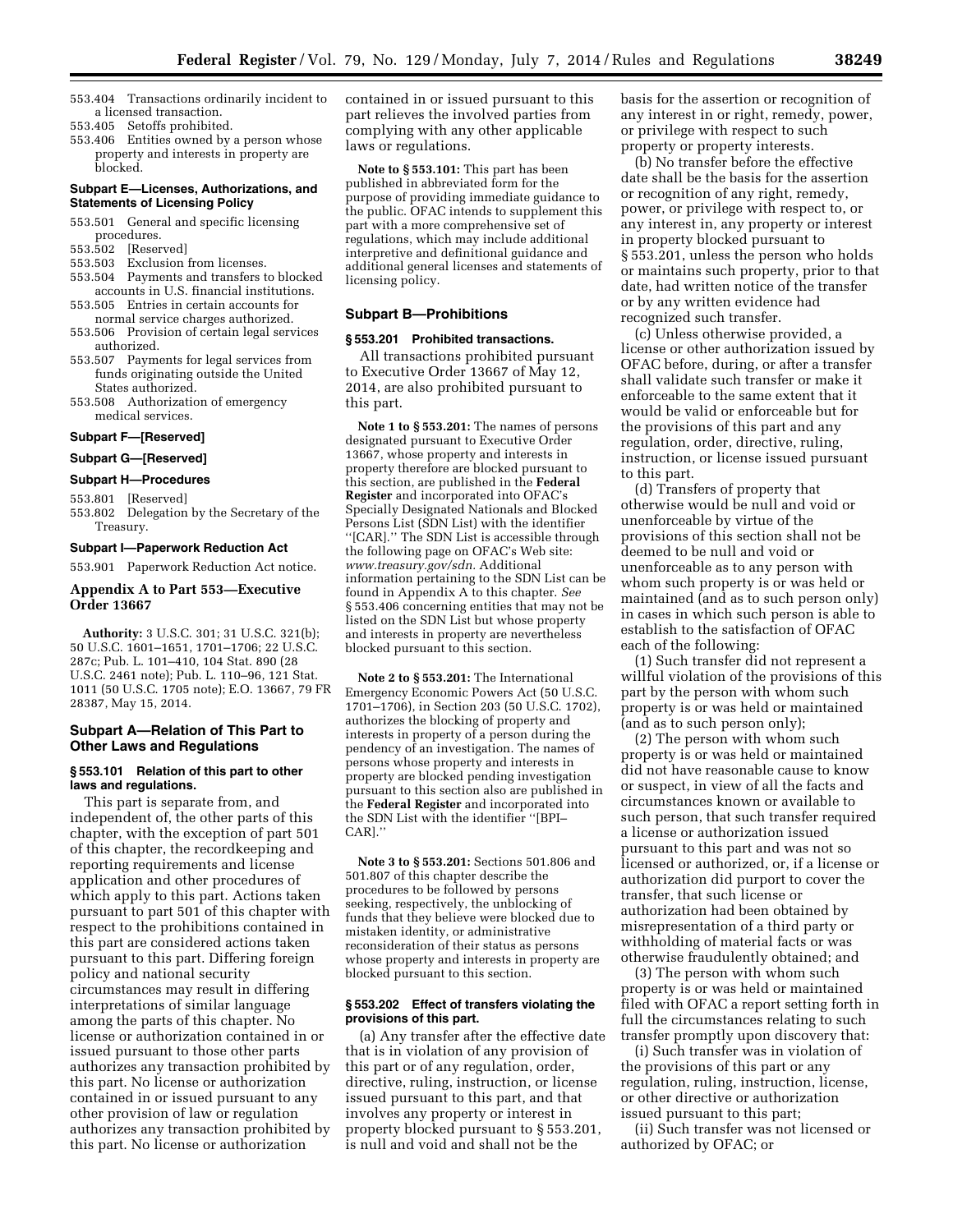(iii) If a license did purport to cover the transfer, such license had been obtained by misrepresentation of a third party or withholding of material facts or was otherwise fraudulently obtained.

**Note to paragraph (d) of § 553.202:** The filing of a report in accordance with the provisions of paragraph (d)(3) of this section shall not be deemed evidence that the terms of paragraphs (d)(1) and (d)(2) of this section have been satisfied.

(e) Unless licensed pursuant to this part, any attachment, judgment, decree, lien, execution, garnishment, or other judicial process is null and void with respect to any property in which, on or since the effective date, there existed an interest of a person whose property and interests in property are blocked pursuant to § 553.201.

#### **§ 553.203 Holding of funds in interestbearing accounts; investment and reinvestment.**

(a) Except as provided in paragraphs (e) or (f) of this section, or as otherwise directed by OFAC, any U.S. person holding funds, such as currency, bank deposits, or liquidated financial obligations, subject to § 553.201 shall hold or place such funds in a blocked interest-bearing account located in the United States.

(b)(1) For purposes of this section, the term *blocked interest-bearing account*  means a blocked account:

(i) In a federally-insured U.S. bank, thrift institution, or credit union, provided the funds are earning interest at rates that are commercially reasonable; or

(ii) With a broker or dealer registered with the Securities and Exchange Commission under the Securities Exchange Act of 1934 (15 U.S.C. 78a *et seq.*), provided the funds are invested in a money market fund or in U.S. Treasury bills.

(2) Funds held or placed in a blocked account pursuant to paragraph (a) of this section may not be invested in instruments the maturity of which exceeds 180 days.

(c) For purposes of this section, a rate is commercially reasonable if it is the rate currently offered to other depositors on deposits or instruments of comparable size and maturity.

(d) For purposes of this section, if interest is credited to a separate blocked account or subaccount, the name of the account party on each account must be the same.

(e) Blocked funds held in instruments the maturity of which exceeds 180 days at the time the funds become subject to § 553.201 may continue to be held until maturity in the original instrument,

provided any interest, earnings, or other proceeds derived therefrom are paid into a blocked interest-bearing account in accordance with paragraphs (a) or (f) of this section.

(f) Blocked funds held in accounts or instruments outside the United States at the time the funds become subject to § 553.201 may continue to be held in the same type of accounts or instruments, provided the funds earn interest at rates that are commercially reasonable.

(g) This section does not create an affirmative obligation for the holder of blocked tangible property, such as chattels or real estate, or of other blocked property, such as debt or equity securities, to sell or liquidate such property. However, OFAC may issue licenses permitting or directing such sales or liquidation in appropriate cases.

(h) Funds subject to this section may not be held, invested, or reinvested in a manner that provides immediate financial or economic benefit or access to any person whose property and interests in property are blocked pursuant to § 553.201, nor may their holder cooperate in or facilitate the pledging or other attempted use as collateral of blocked funds or other assets.

### **§ 553.204 Expenses of maintaining blocked property; liquidation of blocked property.**

(a) Except as otherwise authorized, and notwithstanding the existence of any rights or obligations conferred or imposed by any international agreement or contract entered into or any license or permit granted prior to the effective date, all expenses incident to the maintenance of physical property blocked pursuant to § 553.201 shall be the responsibility of the owners or operators of such property, which expenses shall not be met from blocked funds.

(b) Property blocked pursuant to § 553.201 may, in the discretion of OFAC, be sold or liquidated and the net proceeds placed in a blocked interestbearing account in the name of the owner of the property.

### **Subpart C—General Definitions**

## **§ 553.300 Applicability of definitions.**

The definitions in this subpart apply throughout the entire part.

## **§ 553.301 Blocked account; blocked property.**

The terms *blocked account* and *blocked property* shall mean any account or property subject to the prohibitions in § 553.201 held in the name of a person whose property and interests in property are blocked

pursuant to § 553.201, or in which such person has an interest, and with respect to which payments, transfers, exportations, withdrawals, or other dealings may not be made or effected except pursuant to an authorization or license from OFAC expressly authorizing such action.

**Note to § 553.301:** See § 553.406 concerning the blocked status of property and interests in property of an entity that is 50 percent or more owned by a person whose property and interests in property are blocked pursuant to § 553.201.

## **§ 553.302 Effective date.**

The term *effective date* refers to the effective date of the applicable prohibitions and directives contained in this part as follows:

(a) With respect to a person listed in the Annex to E.O. 13667 of May 12, 2014, 12:01 a.m. eastern daylight time, May 13, 2014; and

(b) With respect to a person whose property and interests in property are otherwise blocked pursuant to § 553.201, the earlier of the date of actual or constructive notice that such person's property and interests in property are blocked.

#### **§ 553.303 Entity.**

The term *entity* means a partnership, association, trust, joint venture, corporation, group, subgroup, or other organization.

## **§ 553.304 Interest.**

Except as otherwise provided in this part, the term *interest,* when used with respect to property (e.g., "an interest in property''), means an interest of any nature whatsoever, direct or indirect.

### **§ 553.305 Licenses; general and specific.**

(a) Except as otherwise specified, the term *license* means any license or authorization contained in or issued pursuant to this part.

(b) The term *general license* means any license or authorization the terms of which are set forth in subpart E of this part or made available on OFAC's Web site: *[www.treasury.gov/ofac.](http://www.treasury.gov/ofac)* 

(c) The term *specific license* means any license or authorization issued pursuant to this part but not set forth in subpart E of this part or made available on OFAC's Web site: *[www.treasury.gov/](http://www.treasury.gov/ofac)  [ofac.](http://www.treasury.gov/ofac)* 

**Note to § 553.305:** *See* § 501.801 of this chapter on licensing procedures.

### **§ 553.306 OFAC.**

The term *OFAC* means the Department of the Treasury's Office of Foreign Assets Control.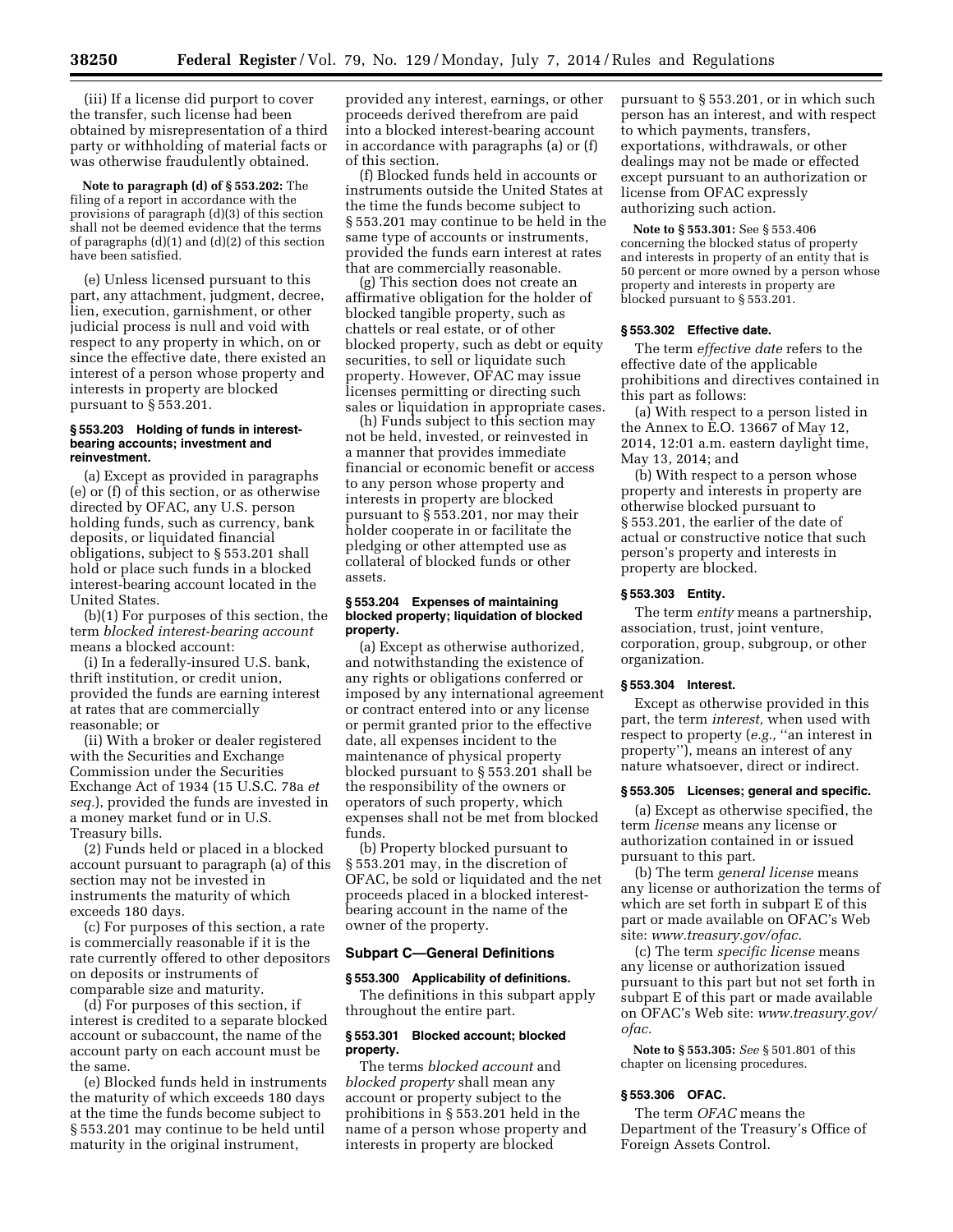#### **§ 553.307 Person.**

The term *person* means an individual or entity.

## **§ 553.308 Property; property interest.**

The terms *property* and *property interest* include, but are not limited to, money, checks, drafts, bullion, bank deposits, savings accounts, debts, indebtedness, obligations, notes, guarantees, debentures, stocks, bonds, coupons, any other financial instruments, bankers acceptances, mortgages, pledges, liens or other rights in the nature of security, warehouse receipts, bills of lading, trust receipts, bills of sale, any other evidences of title, ownership or indebtedness, letters of credit and any documents relating to any rights or obligations thereunder, powers of attorney, goods, wares, merchandise, chattels, stocks on hand, ships, goods on ships, real estate mortgages, deeds of trust, vendors' sales agreements, land contracts, leaseholds, ground rents, real estate and any other interest therein, options, negotiable instruments, trade acceptances, royalties, book accounts, accounts payable, judgments, patents, trademarks or copyrights, insurance policies, safe deposit boxes and their contents, annuities, pooling agreements, services of any nature whatsoever, contracts of any nature whatsoever, and any other property, real, personal, or mixed, tangible or intangible, or interest or interests therein, present, future, or contingent.

## **§ 553.309 Transfer.**

The term *transfer* means any actual or purported act or transaction, whether or not evidenced by writing, and whether or not done or performed within the United States, the purpose, intent, or effect of which is to create, surrender, release, convey, transfer, or alter, directly or indirectly, any right, remedy, power, privilege, or interest with respect to any property. Without limitation on the foregoing, it shall include the making, execution, or delivery of any assignment, power, conveyance, check, declaration, deed, deed of trust, power of attorney, power of appointment, bill of sale, mortgage, receipt, agreement, contract, certificate, gift, sale, affidavit, or statement; the making of any payment; the setting off of any obligation or credit; the appointment of any agent, trustee, or fiduciary; the creation or transfer of any lien; the issuance, docketing, or filing of, or levy of or under, any judgment, decree, attachment, injunction, execution, or other judicial or administrative process or order, or the service of any garnishment; the acquisition of any

interest of any nature whatsoever by reason of a judgment or decree of any foreign country; the fulfillment of any condition; the exercise of any power of appointment, power of attorney, or other power; or the acquisition, disposition, transportation, importation, exportation, or withdrawal of any security.

#### **§ 553.310 United States.**

The term *United States* means the United States, its territories and possessions, and all areas under the jurisdiction or authority thereof.

### **§ 553.311 United States person; U.S. person.**

The term *United States person* or *U.S. person* means any United States citizen, permanent resident alien, entity organized under the laws of the United States or any jurisdiction within the United States (including foreign branches), or any person in the United States.

## **§ 553.312 U.S. financial institution.**

The term *U.S. financial institution*  means any U.S. entity (including its foreign branches) that is engaged in the business of accepting deposits, making, granting, transferring, holding, or brokering loans or credits, or purchasing or selling foreign exchange, securities, or commodity futures or options, or procuring purchasers and sellers thereof, as principal or agent. It includes but is not limited to depository institutions, banks, savings banks, trust companies, securities brokers and dealers, commodity futures and options brokers and dealers, forward contract and foreign exchange merchants, securities and commodities exchanges, clearing corporations, investment companies, employee benefit plans, and U.S. holding companies, U.S. affiliates, or U.S. subsidiaries of any of the foregoing. This term includes those branches, offices, and agencies of foreign financial institutions that are located in the United States, but not such institutions' foreign branches, offices, or agencies.

#### **Subpart D—Interpretations**

### **§ 553.401 [Reserved]**

#### **§ 553.402 Effect of amendment.**

Unless otherwise specifically provided, any amendment, modification, or revocation of any provision in or appendix to this part or chapter or of any order, regulation, ruling, instruction, or license issued by OFAC does not affect any act done or omitted, or any civil or criminal proceeding commenced or pending,

prior to such amendment, modification, or revocation. All penalties, forfeitures, and liabilities under any such order, regulation, ruling, instruction, or license continue and may be enforced as if such amendment, modification, or revocation had not been made.

### **§ 553.403 Termination and acquisition of an interest in blocked property.**

(a) Whenever a transaction licensed or authorized by or pursuant to this part results in the transfer of property (including any property interest) away from a person whose property and interests in property are blocked pursuant to § 553.201, such property shall no longer be deemed to be property blocked pursuant to § 553.201, unless there exists in the property another interest that is blocked pursuant to § 553.201, the transfer of which has not been effected pursuant to license or other authorization.

(b) Unless otherwise specifically provided in a license or authorization issued pursuant to this part, if property (including any property interest) is transferred or attempted to be transferred to a person whose property and interests in property are blocked pursuant to § 553.201, such property shall be deemed to be property in which that person has an interest and therefore blocked.

## **§ 553.404 Transactions ordinarily incident to a licensed transaction.**

Any transaction ordinarily incident to a licensed transaction and necessary to give effect thereto is also authorized, except:

(a) An ordinarily incident transaction, not explicitly authorized within the terms of the license, by or with a person whose property and interests in property are blocked pursuant to § 553.201; or

(b) An ordinarily incident transaction, not explicitly authorized within the terms of the license, involving a debit to a blocked account or a transfer of blocked property.

## **§ 553.405 Setoffs prohibited.**

A setoff against blocked property (including a blocked account), whether by a U.S. bank or other U.S. person, is a prohibited transfer under § 553.201 if effected after the effective date.

### **§ 553.406 Entities owned by a person whose property and interests in property are blocked.**

A person whose property and interests in property are blocked pursuant to § 553.201 has an interest in all property and interests in property of an entity in which it owns, directly or indirectly, a 50 percent or greater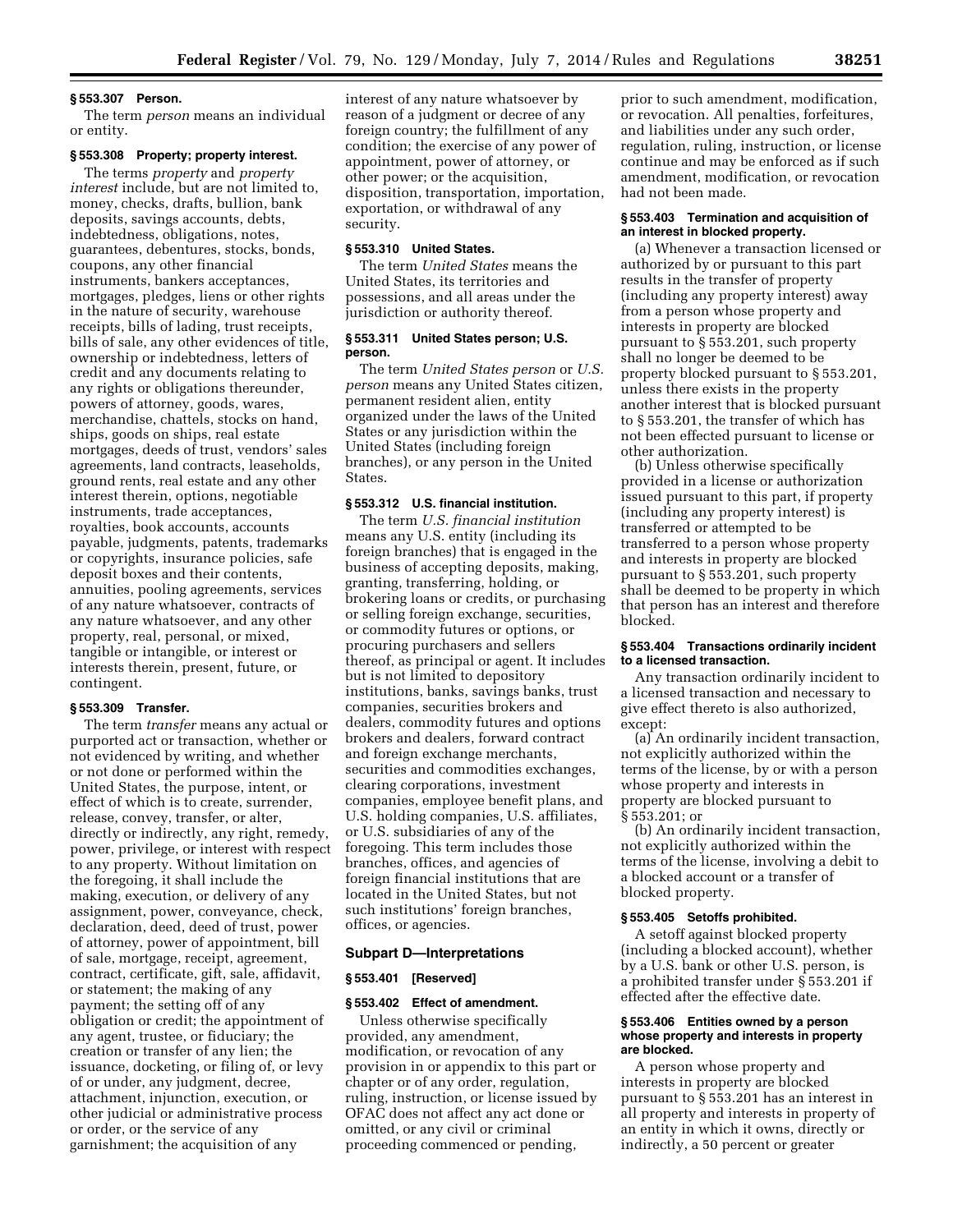interest. The property and interests in property of such an entity, therefore, are blocked, and such an entity is a person whose property and interests in property are blocked pursuant to § 553.201, regardless of whether the name of the entity is incorporated into OFAC's Specially Designated Nationals and Blocked Persons List (SDN List).

## **Subpart E—Licenses, Authorizations, and Statements of Licensing Policy**

## **§ 553.501 General and specific licensing procedures.**

For provisions relating to licensing procedures, see part 501, subpart E of this chapter. Licensing actions taken pursuant to part 501 of this chapter with respect to the prohibitions contained in this part are considered actions taken pursuant to this part. General licenses and statements of licensing policy relating to this part also may be available through the Central African Republic sanctions page on OFAC's Web site: *[www.treasury.gov/ofac.](http://www.treasury.gov/ofac)* 

## **§ 553.502 [Reserved]**

## **§ 553.503 Exclusion from licenses.**

OFAC reserves the right to exclude any person, property, transaction, or class thereof from the operation of any license or from the privileges conferred by any license. OFAC also reserves the right to restrict the applicability of any license to particular persons, property, transactions, or classes thereof. Such actions are binding upon actual or constructive notice of the exclusions or restrictions.

#### **§ 553.504 Payments and transfers to blocked accounts in U.S. financial institutions.**

Any payment of funds or transfer of credit in which a person whose property and interests in property are blocked pursuant to § 553.201 has any interest that comes within the possession or control of a U.S. financial institution must be blocked in an account on the books of that financial institution. A transfer of funds or credit by a U.S. financial institution between blocked accounts in its branches or offices is authorized, provided that no transfer is made from an account within the United States to an account held outside the United States, and further provided that a transfer from a blocked account may be made only to another blocked account held in the same name.

**Note to § 553.504:** *See* § 501.603 of this chapter for mandatory reporting requirements regarding financial transfers. *See also* § 553.203 concerning the obligation to hold blocked funds in interest-bearing accounts.

## **§ 553.505 Entries in certain accounts for normal service charges authorized.**

(a) A U.S. financial institution is authorized to debit any blocked account held at that financial institution in payment or reimbursement for normal service charges owed it by the owner of that blocked account.

(b) As used in this section, the term *normal service charges* shall include charges in payment or reimbursement for interest due; cable, telegraph, internet, or telephone charges; postage costs; custody fees; small adjustment charges to correct bookkeeping errors; and, but not by way of limitation, minimum balance charges, notary and protest fees, and charges for reference books, photocopies, credit reports, transcripts of statements, registered mail, insurance, stationery and supplies, and other similar items.

## **§ 553.506 Provision of certain legal services authorized.**

(a) The provision of the following legal services to or on behalf of persons whose property and interests in property are blocked pursuant to § 553.201 or any further Executive orders relating to the national emergency declared in Executive Order 13667 of May 12, 2014, is authorized, provided that receipt of payment of professional fees and reimbursement of incurred expenses must be specifically licensed or otherwise authorized pursuant to § 553.507:

(1) Provision of legal advice and counseling on the requirements of and compliance with the laws of the United States or any jurisdiction within the United States, provided that such advice and counseling are not provided to facilitate transactions in violation of this part;

(2) Representation of persons named as defendants in or otherwise made parties to legal, arbitration, or administrative proceedings before any U.S. federal, state, or local court or agency;

(3) Initiation and conduct of legal, arbitration, or administrative proceedings before any U.S. federal, state, or local court or agency;

(4) Representation of persons before any U.S. federal, state, or local court or agency with respect to the imposition, administration, or enforcement of U.S. sanctions against such persons; and

(5) Provision of legal services in any other context in which prevailing U.S. law requires access to legal counsel at public expense.

(b) The provision of any other legal services to persons whose property and interests in property are blocked pursuant to § 553.201 or any further

Executive orders relating to the national emergency declared in Executive Order 13667 of May 12, 2014, not otherwise authorized in this part, requires the issuance of a specific license.

(c) Entry into a settlement agreement or the enforcement of any lien, judgment, arbitral award, decree, or other order through execution, garnishment, or other judicial process purporting to transfer or otherwise alter or affect property or interests in property blocked pursuant to § 553.201 or any further Executive orders relating to the national emergency declared in Executive Order 13667 of May 12, 2014, is prohibited unless licensed pursuant to this part.

**Note to § 553.506:** U.S. persons seeking administrative reconsideration or judicial review of their designation or the blocking of their property and interests in property may apply for a specific license from OFAC to authorize the release of a limited amount of blocked funds for the payment of legal fees where alternative funding sources are not available. For more information, see OFAC's *Guidance on the Release of Limited Amounts of Blocked Funds for Payment of Legal Fees and Costs Incurred in Challenging the Blocking of U.S. Persons in Administrative or Civil Proceedings,* which is available on OFAC's Web site: *[www.treasury.gov/ofac.](http://www.treasury.gov/ofac)* 

### **§ 553.507 Payments for legal services from funds originating outside the United States authorized.**

Receipts of payment of professional fees and reimbursement of incurred expenses for the provision of legal services authorized pursuant to § 553.506(a) to or on behalf of any person whose property and interests in property are blocked pursuant to § 553.201 or any further Executive orders relating to the national emergency declared in Executive Order 13667 of May 12, 2014, are authorized from funds originating outside the United States, provided that:

(a) Prior to receiving payment for legal services authorized pursuant to § 553.506(a) rendered to persons whose property and interests in property are blocked pursuant to § 553.201 or any further Executive orders relating to the national emergency declared in Executive Order 13667 of May 12, 2014, the U.S. person that is an attorney, law firm, or legal services organization provides to OFAC a copy of a letter of engagement or a letter of intent to engage specifying the services to be performed and signed by the individual to whom such services are to be provided or, where services are to be provided to an entity, by a legal representative of the entity. The copy of a letter of engagement or a letter of intent to engage, accompanied by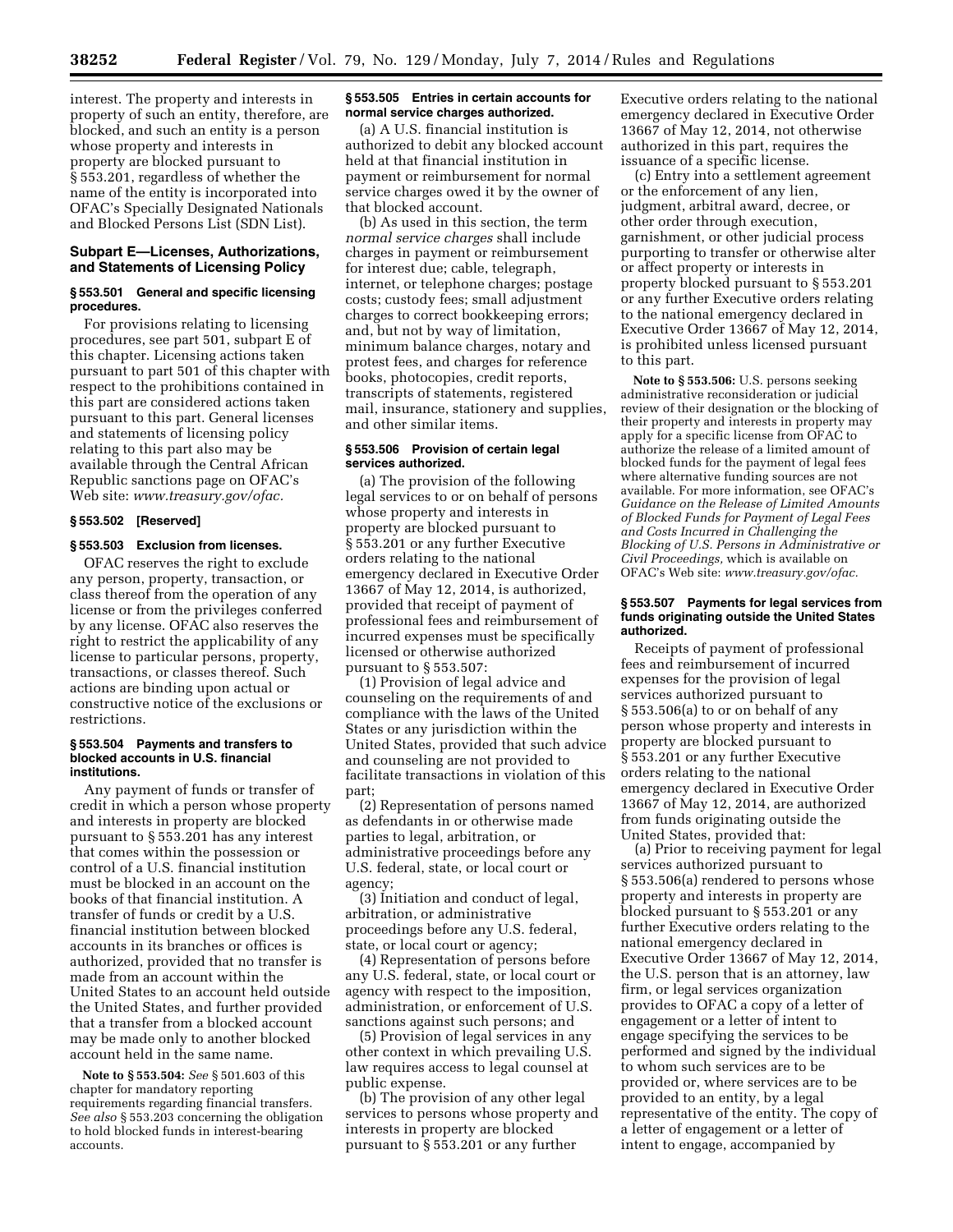correspondence referencing this paragraph (a), is to be mailed to: Licensing Division, Office of Foreign Assets Control, U.S. Department of the Treasury, 1500 Pennsylvania Avenue NW., Annex, Washington, DC 20220;

(b) The funds received by U.S. persons as payment of professional fees and reimbursement of incurred expenses for the provision of legal services authorized pursuant to § 553.506(a) must not originate from:

(1) A source within the United States;

(2) Any source, wherever located, within the possession or control of a U.S. person; or

(3) Any individual or entity, other than the person on whose behalf the legal services authorized pursuant to § 553.506(a) are to be provided, whose property and interests in property are blocked pursuant to any part of this chapter or any Executive order;

**Note to paragraph (b) of § 553.507:** This paragraph authorizes the blocked person on whose behalf the legal services authorized pursuant to § 553.506(a) are to be provided to make payments for authorized legal services using funds originating outside the United States that were not previously blocked. Nothing in this paragraph authorizes payments for legal services using funds in which any other person whose property and interests in property are blocked pursuant to § 553.201, any other part of this chapter, or any Executive order has an interest.

(c) *Reports.* (1) U.S. persons who receive payments in connection with legal services authorized pursuant to § 553.506(a) must submit quarterly reports no later than 30 days following the end of the calendar quarter during which the payments were received providing information on the funds received. Such reports shall specify:

(i) The individual or entity from whom the funds originated and the amount of funds received; and

(ii) If applicable:

(A) The names of any individuals or entities providing related services to the U.S. person receiving payment in connection with authorized legal services, such as private investigators or expert witnesses;

(B) A general description of the services provided; and

(C) The amount of funds paid in connection with such services.

(2) In the event that no transactions occur or no funds are received during the reporting period, a statement is to be filed to that effect; and

(3) The reports, which must reference this section, are to be mailed to: Licensing Division, Office of Foreign Assets Control, U.S. Department of the Treasury, 1500 Pennsylvania Avenue NW., Annex, Washington, DC 20220.

**Note to § 553.507:** U.S. persons who receive payments in connection with legal services authorized pursuant to § 553.506(a) do not need to obtain specific authorization to contract for related services that are ordinarily incident to the provision of those legal services, such as those provided by private investigators or expert witnesses, or to pay for such services. Additionally, U.S. persons do not need to obtain specific authorization to provide related services that are ordinarily incident to the provision of legal services authorized pursuant to § 553.506(a).

### **§ 553.508 Authorization of emergency medical services.**

The provision of nonscheduled emergency medical services in the United States to persons whose property and interests in property are blocked pursuant to § 553.201 or any further Executive orders relating to the national emergency declared in Executive Order 13667 of May 12, 2014, is authorized, provided that all receipt of payment for such services must be specifically licensed.

## **Subpart F—[Reserved]**

**Subpart G—[Reserved]** 

#### **Subpart H—Procedures**

**§ 553.801 [Reserved]** 

## **§ 553.802 Delegation by the Secretary of the Treasury.**

Any action that the Secretary of the Treasury is authorized to take pursuant to Executive Order 13667 of May 12, 2014 and any further Executive orders relating to the national emergency declared therein, may be taken by the Director of OFAC or by any other person to whom the Secretary of the Treasury has delegated authority so to act.

## **Subpart I—Paperwork Reduction Act**

#### **§ 553.901 Paperwork Reduction Act notice.**

For approval by the Office of Management and Budget (OMB) under the Paperwork Reduction Act of 1995 (44 U.S.C. 3507) of information collections relating to recordkeeping and reporting requirements, licensing procedures (including those pursuant to statements of licensing policy), and other procedures, *see* § 501.901 of this chapter. An agency may not conduct or sponsor, and a person is not required to respond to, a collection of information unless it displays a valid control number assigned by OMB.

## **Appendix A to Part 553—Executive Order 13667**

Executive Order 13667 of May 12, 2014

### **Blocking Property of Certain Persons Contributing to the Conflict in the Central African Republic**

By the authority vested in me as President by the Constitution and the laws of the United States of America, including the International Emergency Economic Powers Act (50 U.S.C. 1701 *et seq.*) (IEEPA), the National Emergencies Act (50 U.S.C. 1601 *et seq.*) (NEA), section 5 of the United Nations Participation Act (22 U.S.C. 287c) (UNPA), section 212(f) of the Immigration and Nationality Act of 1952 (8 U.S.C. 1182(f)), and section 301 of title 3, United States Code,

I, BARACK OBAMA, President of the United States of America, find that the situation in and in relation to the Central African Republic, which has been marked by a breakdown of law and order, intersectarian tension, widespread violence and atrocities, and the pervasive, often forced recruitment and use of child soldiers, which threatens the peace, security, or stability of the Central African Republic and neighboring states, and which was addressed by the United Nations Security Council in Resolution 2121 of October 10, 2013, Resolution 2127 of December 5, 2013, and Resolution 2134 of January 28, 2014, constitutes an unusual and extraordinary threat to the national security and foreign policy of the United States, and I hereby declare a national emergency to deal with that threat. I hereby order:

**Section 1.** (a) All property and interests in property that are in the United States, that hereafter come within the United States, or that are or hereafter come within the possession or control of any United States person (including any foreign branch), of the following persons are blocked and may not be transferred, paid, exported, withdrawn, or otherwise dealt in:

(i) the persons listed in the Annex to this order; and

(ii) any person determined by the Secretary of the Treasury, in consultation with the Secretary of State:

(A) to be responsible for or complicit in, or to have engaged in, directly or indirectly, any of the following in or in relation to the Central African Republic:

(1) actions or policies that threaten the peace, security, or stability of the Central African Republic;

(2) actions or policies that threaten transitional agreements or the political transition process in the Central African Republic;

(3) actions or policies that undermine democratic processes or institutions in the Central African Republic;

(4) the targeting of women, children, or any civilians through the commission of acts of violence (including killing, maiming, torture, or rape or other sexual violence), abduction, forced displacement, or attacks on schools, hospitals, religious sites, or locations where civilians are seeking refuge, or through conduct that would constitute a serious abuse or violation of human rights or a violation of international humanitarian law;

(5) the use or recruitment of children by armed groups or armed forces in the context of the conflict in the Central African Republic;